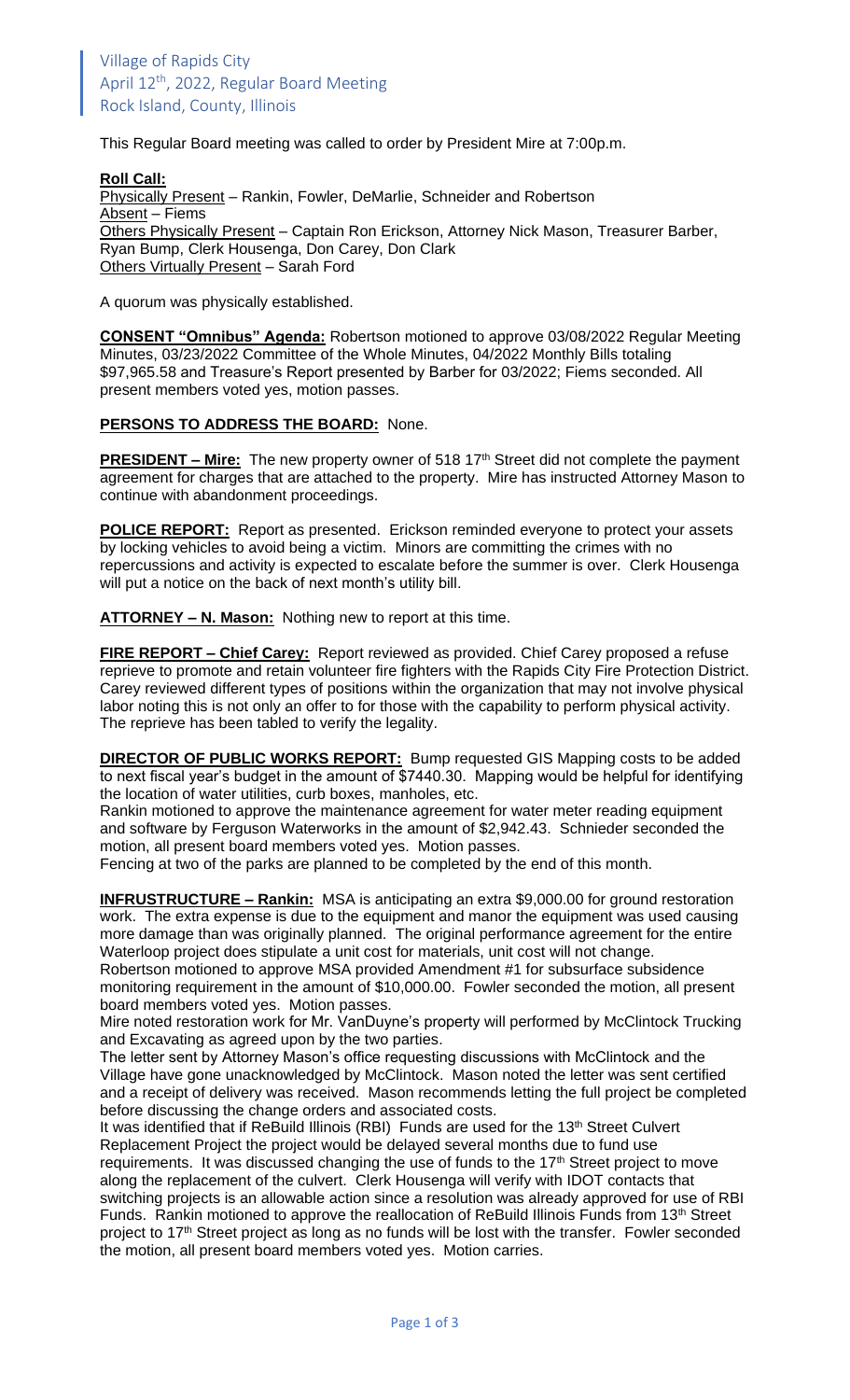## Village of Rapids City April 12<sup>th</sup>, 2022, Regular Board Meeting Rock Island, County, Illinois

17<sup>th</sup> Street Rehabilitation project was reviewed as well as the opinion of Axiom Consultants' concerning the RAISE grant opportunity. Axiom will continue with engineering 17<sup>th</sup> Street in three separate phases. It is possible that other grants will be available in the future. Rankin motioned to contract New Life Carpet and Upholstery Cleaning/ K &J Cleaning to complete carpet cleaning for the Village Office/Board Room, stripping and rewaxing of Community Center flooring and power washing of Village Hall at a cost not to exceed \$2,000.00. Schnieder seconded the motion, all present board members voted yes. Motion carries.

**PARKS, RECREATION & CEMETERY – Robertson:** Axiom will be preparing a cost for engineering and permitting for parking lot and culvert replacement at the boat dock in preparation of grant opportunities.

DeMarlie will be contacting some construction colleagues to gain pricing to replace the Community Center door. Clerk Housenga reminded when obtaining pricing to require prevailing wage rates.

Schuler's Shady Grove annual reporting is being completed currently for submission soon. No hard copy of the new lease agreement has been received yet but is expected soon.

### **COMMUNITY RELATIONS, EVENT PLANNING & PUBLIC SAFTEY – Fowler:**

Fowler stated there was an overwhelming turnout for the Easter Egg Hunt held the previous Sunday. Mire would like to alter how the Easter Egg Hunt is handled since some children were not able to get treats.

Fowler also reminded everyone of the E-Waste & Shred Event on Saturday April 23<sup>rd</sup> and First Responder/Veterans/Active and Retired Military Luncheon on May 14<sup>th</sup>.

**ORDINANCE & LICENSES –Fiems:** Nothing to report currently.

**PERSONNEL & FINANCE – Schneider**. Schneider authorized a donation Riverdale Unified Boosters Golf Tournament and Tug Fest in the amount of \$100.00 each. Schneider motioned to approve reallocate the following funds within same fund line items for reconciliation purposes:

#### General Fund

Administration

| Amount         | From | To   |
|----------------|------|------|
| \$3,000.00     | 5127 | 5105 |
| 1,000.00<br>\$ | 5142 | 5126 |
| 500.00<br>\$   | 5122 | 5140 |
| 500.00<br>\$   | 5142 | 5150 |
| 500.00<br>\$   | 5122 | 5160 |
| 1,500.00<br>\$ | 5165 | 5162 |
| 500.00<br>\$   | 5122 | 5170 |

**Streets** 

| Amount     | From | Т٥   |
|------------|------|------|
| \$1.000.00 | 5267 | 5260 |
| \$3,500.00 | 5267 | 5271 |
| \$2,000.00 | 5267 | 5272 |

#### Recreation

| Amount         | From | То   |
|----------------|------|------|
| 1,200.00<br>\$ | 5362 | 5305 |
| 100.00<br>\$   | 5362 | 5307 |
| 100.00<br>\$   | 5362 | 5310 |
| \$72,500.00    | 5362 | 5322 |
| \$5,000.00     | 5362 | 5327 |
| 500.00<br>\$   | 5362 | 5357 |

\$ 79,400.00

Water Account

| Amount | From |      |
|--------|------|------|
| 500.00 | 5165 | 5120 |